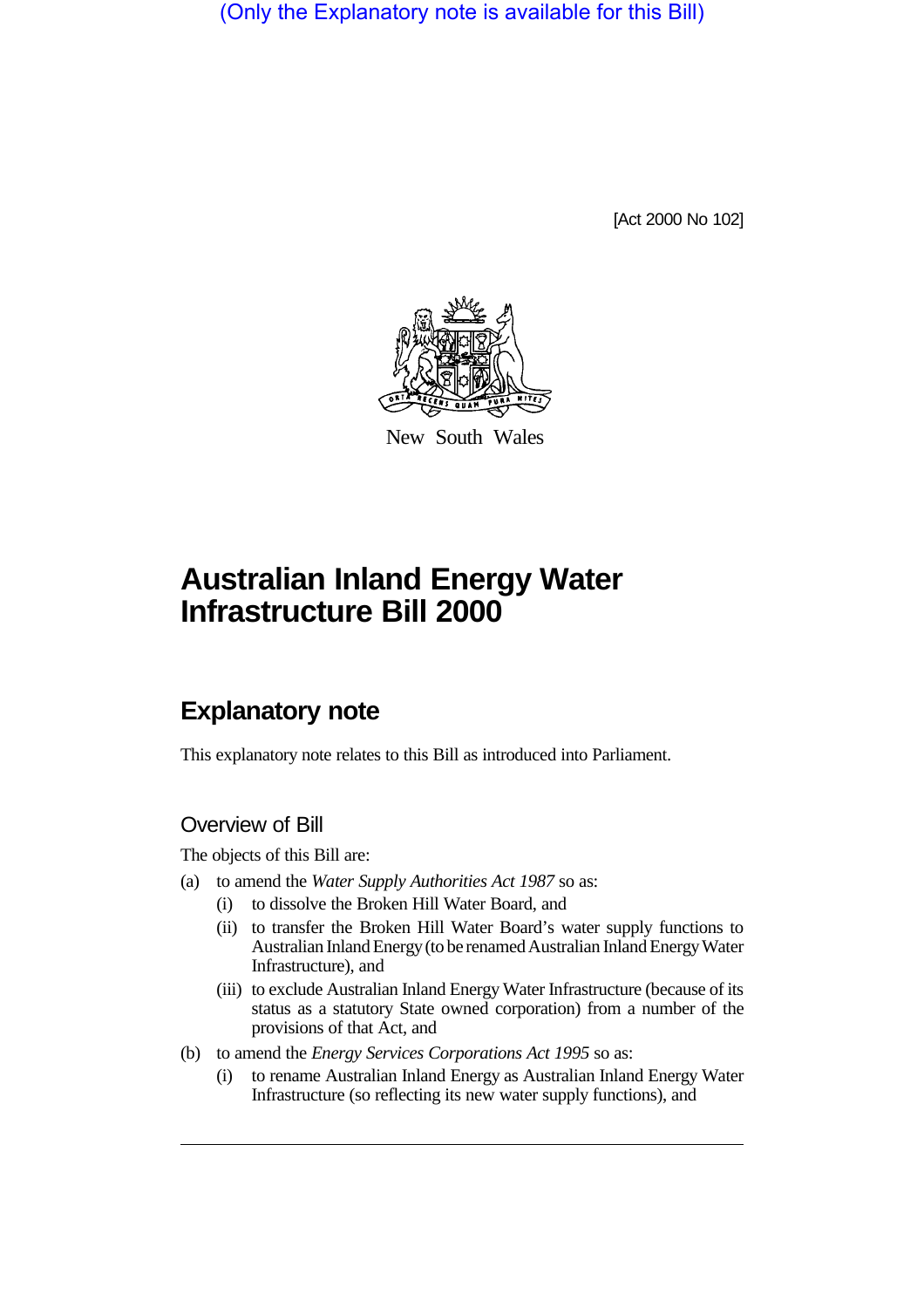Explanatory note

- (ii) to allow certain public interest directions to be given to Australian Inland Energy Water Infrastructure in relation to the exercise of its water supply functions without the need for prior consultation with its board, and
- (c) to make consequential amendments to a number of other Acts.

#### Outline of provisions

**Clause 1** sets out the name (also called the short title) of the proposed Act.

**Clause 2** provides for the commencement of the proposed Act on a day or days to be appointed by proclamation.

**Clause 3** is a formal provision giving effect to the amendments to the *Water Supply Authorities Act 1987* set out in Schedule 1.

**Clause 4** is a formal provision giving effect to the amendments to the *Energy Services Corporations Act 1995* set out in Schedule 2.

**Clause 5** is a formal provision giving effect to the amendments to other Acts and instruments set out in Schedule 3.

## **Schedule 1 Amendment of Water Supply Authorities Act 1987**

Schedule 1 to the *Water Supply Authorities Act 1987*, which lists the corporations that are water supply authorities, is in two Parts. Part 1 lists corporations (including the Broken Hill Water Board) that are constituted by the Act. Part 2 lists corporations that are constituted under other Acts. Schedule 3 to that Act contains provisions specific to the Broken Hill Water Board.

**Schedule 1 [1]** amends section 8 (2) (which gives effect to Schedule 3) so as to replace a reference to the Broken Hill Water Board with a reference to Australian Inland Energy Water Infrastructure.

**Schedule 1 [2]** amends section 10 so as to provide that (unlike other water supply authorities) Australian Inland Energy Water Infrastructure is not subject to the direction and control of the Minister administering the Act. The nature of control that is exercisable over Australian Inland Energy Water Infrastructure, as a statutory State owned corporation, is dealt with in the *State Owned Corporations Act 1989*.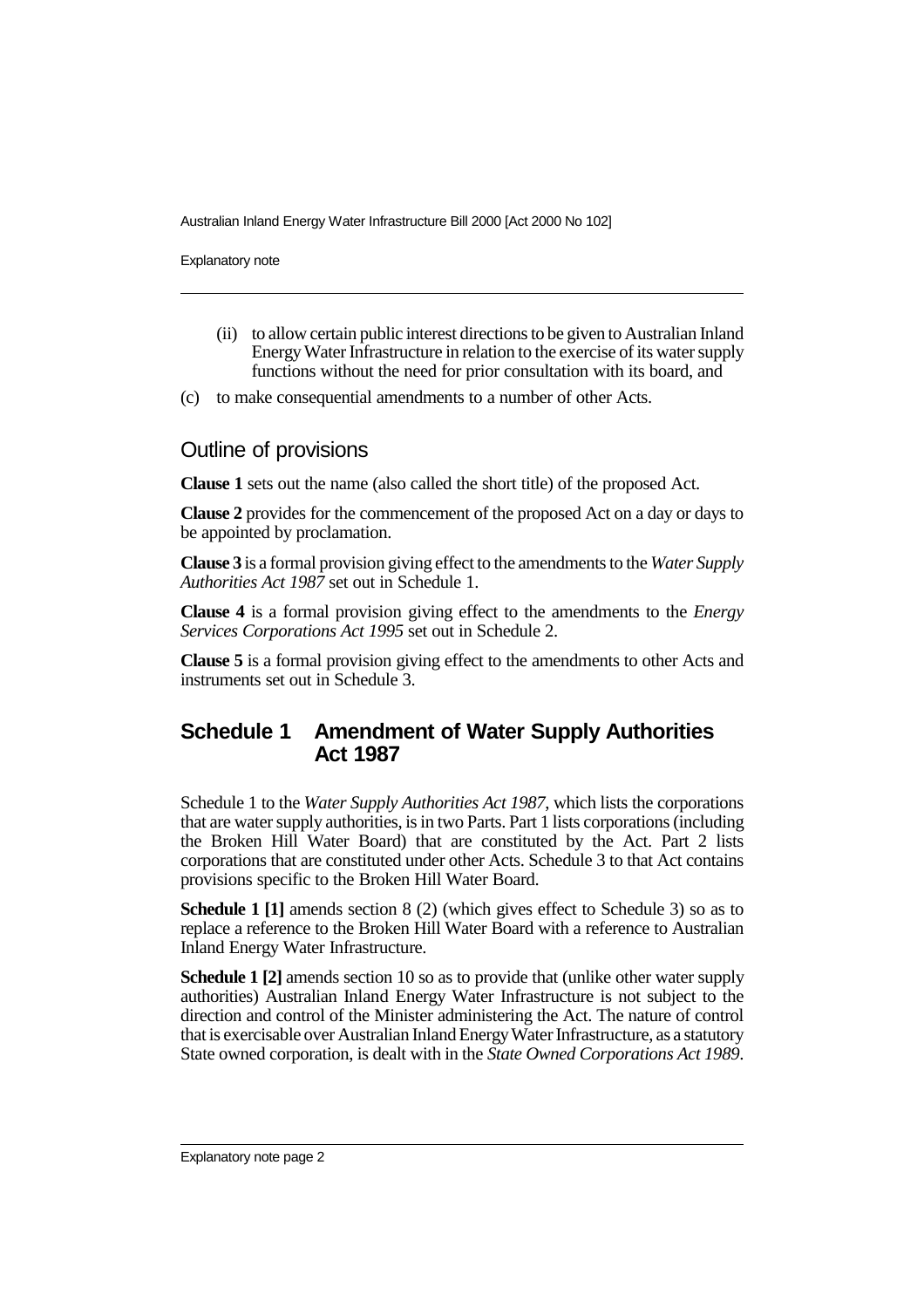Explanatory note

**Schedule 1 [3]** amends section 60 so as to provide that (unlike other water supply authorities) Australian Inland Energy Water Infrastructure is not required to furnish information to the Minister administering the Act. The furnishing of information by Australian Inland Energy Water Infrastructure, as a statutory State owned corporation, is dealt with in the *State Owned Corporations Act 1989*.

**Schedule 1 [4]** amends section 61 so as to provide that (unlike other water supply authorities) Australian Inland Energy Water Infrastructure is not subject to an efficiency review under that Act. The oversight of the performance of Australian Inland Energy Water Infrastructure, as a statutory State owned corporation, is dealt with in the *State Owned Corporations Act 1989*.

**Schedule 1 [5]** amends section 62 so as to provide that (unlike other water supply authorities) Australian Inland Energy Water Infrastructure is not subject to the appointment of an administrator under the Act. The oversight of the performance of Australian Inland Energy Water Infrastructure, as a statutory State owned corporation, is dealt with in the *State Owned Corporations Act 1989*.

**Schedule 1 [6]** is a formal provision giving effect to the savings and transitional provisions set out in proposed Schedule 7.

**Schedule 1 [7]** omits a reference to Broken Hill Water Board from Part 1 of Schedule 1.

**Schedule 1 [8]** inserts a new Part 3 into Schedule 1. The new Part is to contain the name of Australian Inland Energy Water Infrastructure, so establishing it as a water supply authority.

**Schedule 1 [9]–[12]** make consequential amendments to Schedule 3, repealing provisions that are inapplicable to Australian Inland Energy Water Infrastructure, and modifying the remaining provisions so that they refer to Australian Inland Energy Water Infrastructure rather than the Broken Hill Water Board.

**Schedule 1 [13]** inserts a new Schedule of savings and transitional provisions. The Schedule dissolves the Broken Hill Water Board, transfers its staff and assets to Australian Inland Energy Water Infrastructure and makes other consequential provisions.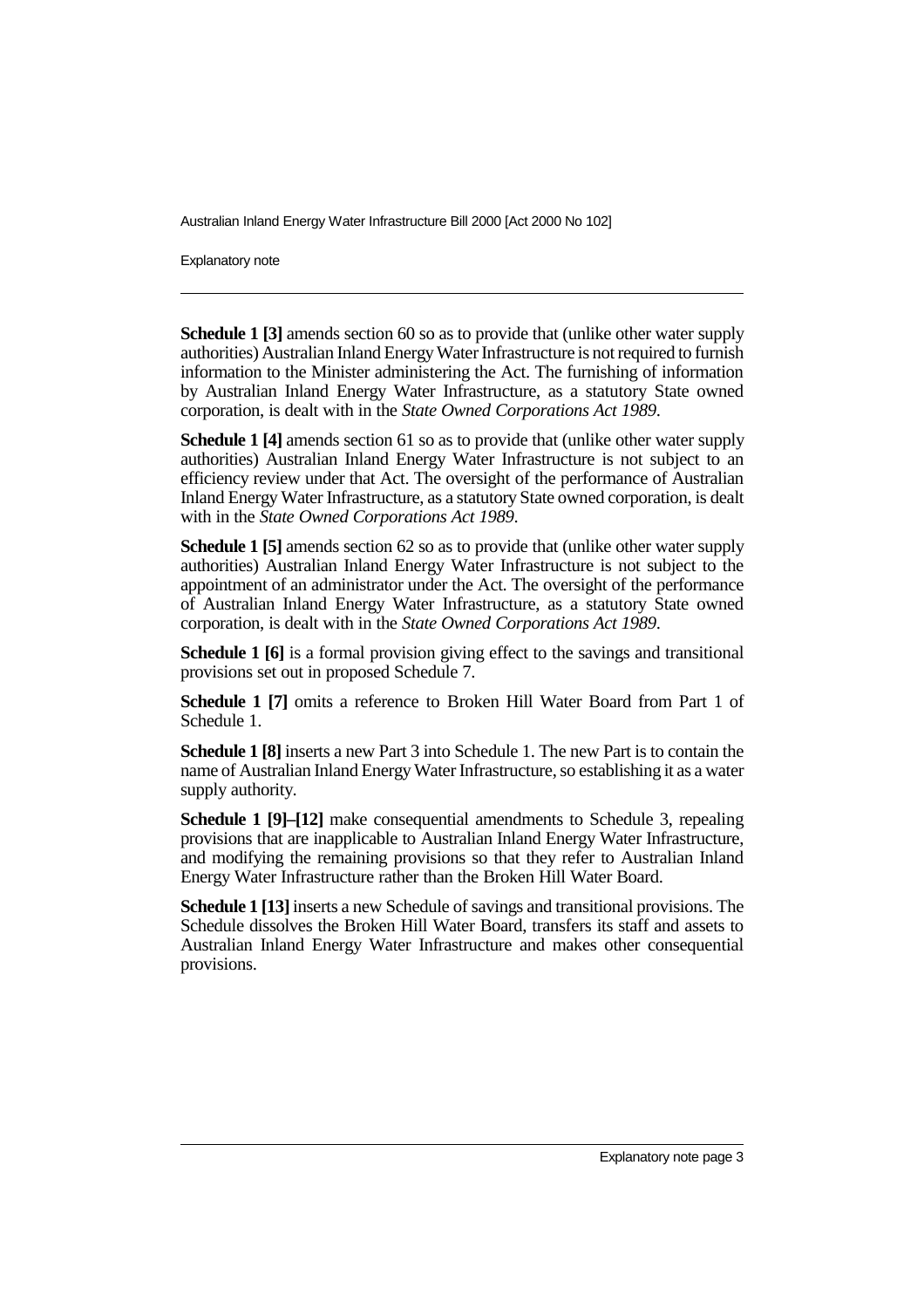Explanatory note

## **Schedule 2 Amendment of Energy Services Corporations Act 1995**

**Schedule 2 [1]** amends Schedule 1 so as to rename Australian Inland Energy as Australian Inland Energy Water Infrastructure.

**Schedule 2 [2]** amends Schedule 2 so as to insert a new clause 3A. The new clause modifies the operation of section 20P of the *State Owned Corporations Act 1989* so as to allow a public interest direction to be given to Australian Inland Energy Water Infrastructure under that section without the need for prior consultation required by that section, but only in relation to Australian Inland Energy Water Infrastructure's exercise of its water supply functions under the *Water Supply Authorities Act 1987*.

#### **Schedule 3 Amendment of other Acts and instruments**

This Schedule makes consequential amendments to the following Acts and instruments:

*Attachment of Wages Limitation Act 1957 No 28 Electricity Supply Act 1995 No 94 First State Superannuation Act 1992 No 100 Government and Related Employees Appeal Tribunal Act 1980 No 39 Heritage Act 1977 No 136 National Parks and Wildlife Act 1974 No 80 Pipelines Act 1967 No 90 Public Authorities (Financial Arrangements) Regulation 2000 Public Authorities Superannuation Act 1985 No 41 Public Finance and Audit Act 1983 No 152 Public Sector Management Act 1988 No 33 State Authorities Non-contributory Superannuation Act 1987 No 212 State Authorities Superannuation Act 1987 No 211 State Owned Corporations Act 1989 No 134*